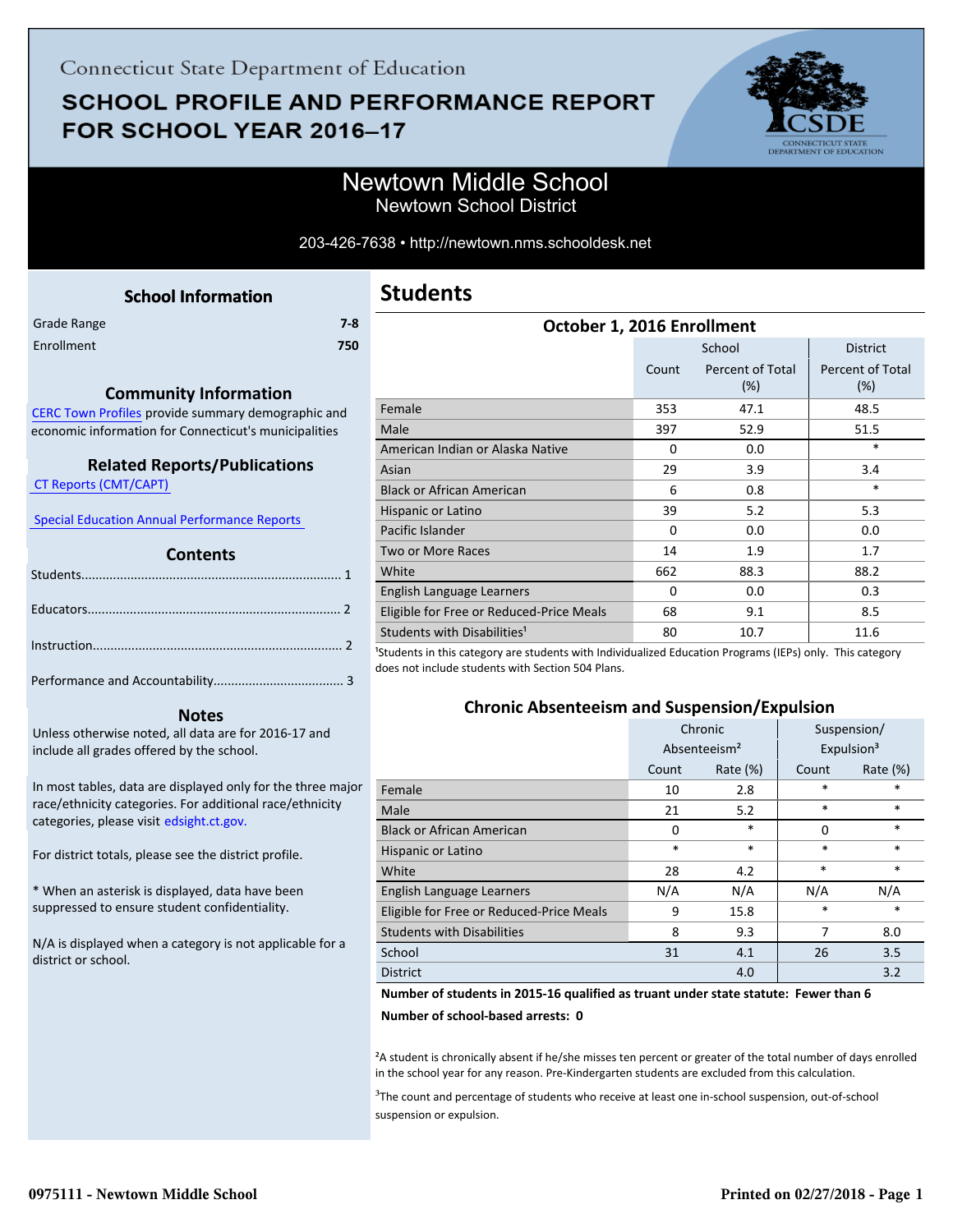# School Profile and Performance Report for School Year 2016-17 Newtown Middle School Newtown School District

### **Educators**

|  | Full-Time Equivalent (FTE) <sup>1</sup> Staff |  |
|--|-----------------------------------------------|--|
|--|-----------------------------------------------|--|

|                                                           | <b>FTE</b> |
|-----------------------------------------------------------|------------|
| <b>General Education</b>                                  |            |
| <b>Teachers and Instructors</b>                           | 55.4       |
| Paraprofessional Instructional Assistants                 | 6.6        |
| <b>Special Education</b>                                  |            |
| <b>Teachers and Instructors</b>                           | 6.0        |
| Paraprofessional Instructional Assistants                 | 13.0       |
| <b>Administrators, Coordinators and Department Chairs</b> |            |
| School Level                                              | 2.0        |
| Library/Media                                             |            |
| Specialists (Certified)                                   | 1.0        |
| <b>Support Staff</b>                                      | 1.0        |
| Instructional Specialists Who Support Teachers            | 1.7        |
| Counselors, Social Workers and School Psychologists       | 8.0        |
| <b>School Nurses</b>                                      | 1.7        |
| Other Staff Providing Non-Instructional Services/Support  | 23.2       |

|                                            |       | <b>Educators by Race/Ethnicity</b> |                         |
|--------------------------------------------|-------|------------------------------------|-------------------------|
|                                            |       | School                             | <b>District</b>         |
|                                            | Count | Percent of Total<br>(%)            | Percent of Total<br>(%) |
| American Indian or Alaska<br><b>Native</b> | 0     | 0.0                                | 0.0                     |
| Asian                                      | 1     | 1.3                                | 1.2                     |
| <b>Black or African American</b>           | 0     | 0.0                                | 0.0                     |
| Hispanic or Latino                         | 0     | 0.0                                | 0.0                     |
| Pacific Islander                           | 0     | 0.0                                | 0.0                     |
| Two or More Races                          | 0     | 0.0                                | 0.0                     |
| White                                      | 75    | 98.7                               | 97.5                    |

#### **Classroom Teacher Attendance, 2015-16**

|                                             | School | <b>District</b> |
|---------------------------------------------|--------|-----------------|
| Average # of FTE Days Absent Due to Illness | 14.8   | 9.2             |
| or Personal Time                            |        |                 |

<sup>1</sup>In the full-time equivalent count, staff members working part-time in the school are counted as a fraction of full-time. For example, a teacher who works half-time in a school contributes 0.50 to the school's staff count.

## **Instruction and Resources**

|                                       |      | <b>School Schedule</b>           |            |
|---------------------------------------|------|----------------------------------|------------|
| Days of Instruction                   | 183  | <b>School Hours for Students</b> |            |
| <b>Hours of Instruction Per Year</b>  |      | <b>Start Time</b>                | $07:20$ AM |
| Grades 1-12 and Full-Day Kindergarten | 1038 | End Time                         | $02:02$ PM |
| Half/Extended Day Kindergarten        | N/A  |                                  |            |

### **Students with Disabilities Who Spend 79.1 to** 100 Percent of Time with Nondisabled Peers<sup>3</sup>

| $\ast$<br>Autism<br>7<br>$\ast$<br>$\ast$<br><b>Emotional Disturbance</b><br><b>Intellectual Disability</b><br>0.0<br>0<br>Learning Disability<br>25<br>78.1<br>Other Health Impairment<br>21<br>84.0 |
|-------------------------------------------------------------------------------------------------------------------------------------------------------------------------------------------------------|
|                                                                                                                                                                                                       |
|                                                                                                                                                                                                       |
|                                                                                                                                                                                                       |
|                                                                                                                                                                                                       |
|                                                                                                                                                                                                       |
| <b>Other Disabilities</b><br>0.0<br>0                                                                                                                                                                 |
| $\ast$<br>$\ast$<br>Speech/Language Impairment                                                                                                                                                        |
| School<br>71.3<br>57                                                                                                                                                                                  |
| <b>District</b><br>76.6                                                                                                                                                                               |

³Ages 6-21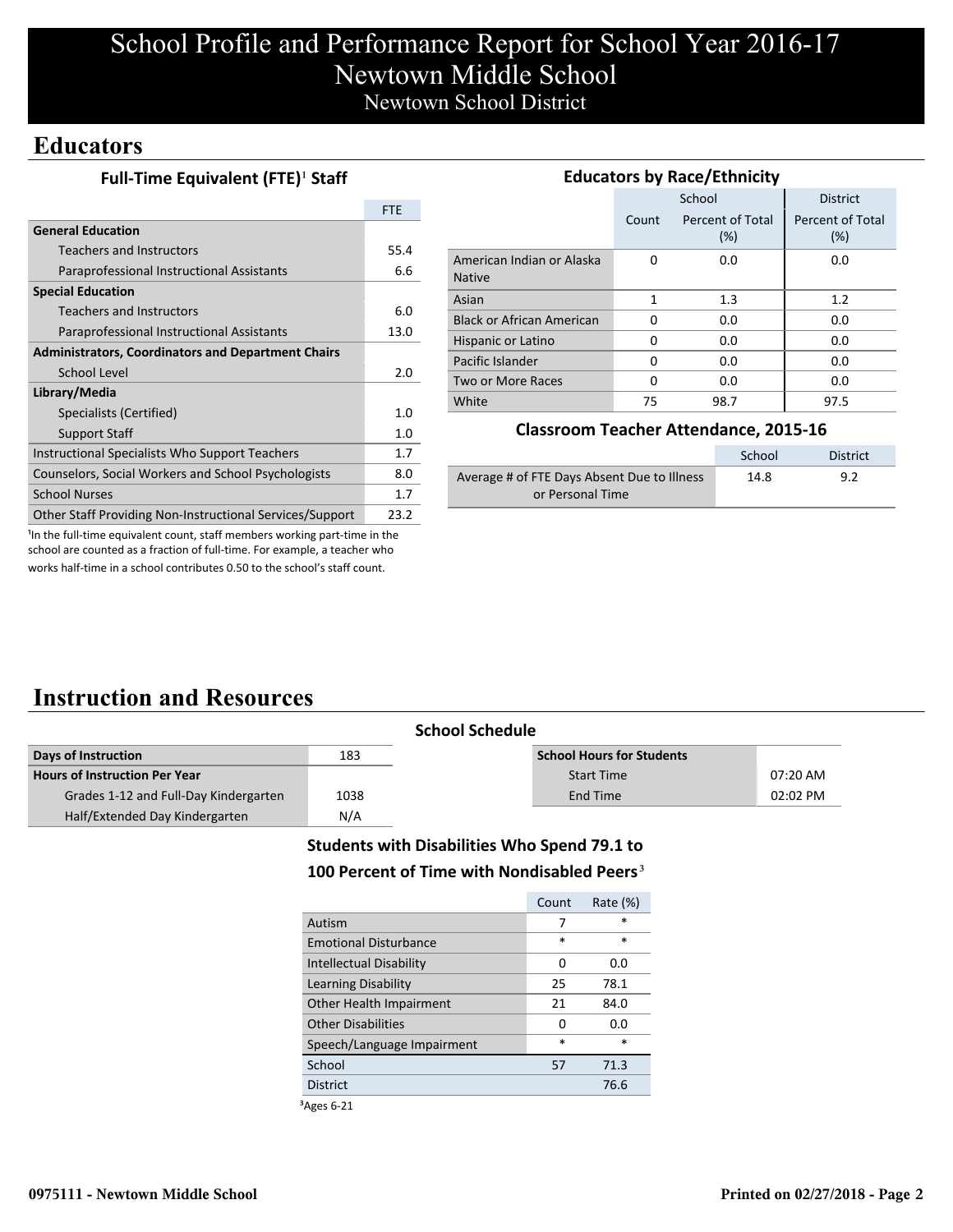# School Profile and Performance Report for School Year 2016-17 Newtown Middle School Newtown School District

## **Performance and Accountability**

#### **School Performance Index (SPI)**

A School Performance Index (SPI) is the average performance of students in a subject area (i.e., ELA, Mathematics or Science) on the state summative assessments.The SPI ranges from 0-100. An SPI is reported for all students tested in a school and for students in each individual student group. Connecticut's ultimate target for an SPI is 75.

|                                              | <b>English Language Arts(ELA)</b> |            | <b>Math</b> |            | <b>Science</b> |            |
|----------------------------------------------|-----------------------------------|------------|-------------|------------|----------------|------------|
|                                              | Count                             | <b>SPI</b> | Count       | <b>SPI</b> | Count          | <b>SPI</b> |
| American Indian or Alaska Native             | 0                                 | N/A        | 0           | N/A        | 0              | N/A        |
| Asian                                        | 29                                | 78.8       | 29          | 84.8       | 13             | $\ast$     |
| <b>Black or African American</b>             | 6                                 | $\ast$     | 6           | $\ast$     | $\ast$         | $\ast$     |
| Hispanic or Latino                           | 39                                | 63.6       | 39          | 65.5       | 17             | $\ast$     |
| Native Hawaiian or Other Pacific Islander    | 0                                 | N/A        | $\mathbf 0$ | N/A        | 0              | N/A        |
| <b>Two or More Races</b>                     | 14                                | $\ast$     | 14          | $\ast$     | $\ast$         | $\ast$     |
| White                                        | 648                               | 72.5       | 648         | 74.8       | 351            | 66.0       |
| English Language Learners                    | $\ast$                            | $\ast$     | $\ast$      | $\ast$     | $\ast$         | $\ast$     |
| Non-English Language Learners                | $\ast$                            | $\ast$     | $\ast$      | $\ast$     | $\ast$         | $\ast$     |
| Eligible for Free or Reduced-Price Meals     | 64                                | 63.9       | 64          | 63.4       | 33             | 61.6       |
| Not Eligible for Free or Reduced-Price Meals | 672                               | 73.2       | 672         | 76.1       | 357            | 66.3       |
| <b>Students with Disabilities</b>            | 80                                | 50.4       | 80          | 48.0       | 34             | 51.2       |
| <b>Students without Disabilities</b>         | 656                               | 75.1       | 656         | 78.2       | 356            | 67.3       |
| <b>High Needs</b>                            | 130                               | 56.8       | 130         | 56.2       | 62             | 56.5       |
| Non-High Needs                               | 606                               | 75.8       | 606         | 79.0       | 328            | 67.7       |
| School                                       | 736                               | 72.4       | 736         | 75.0       | 390            | 65.9       |

### **National Assessment of Educational Progress (NAEP): Percent At or Above Proficient1**

|                        | <b>NAEP 2015</b> |         | <b>NAEP 2013</b> |
|------------------------|------------------|---------|------------------|
| <b>READING</b>         | Grade 4          | Grade 8 | Grade 12         |
| Connecticut            | 43%              | 43%     | 50%              |
| <b>National Public</b> | 35%              | 33%     | 36%              |
| <b>MATH</b>            | Grade 4          | Grade 8 | Grade 12         |
| Connecticut            | 41%              | 36%     | 32%              |
| <b>National Public</b> | 39%              | 32%     | 25%              |

<sup>1</sup>NAEP is often called the "Nation's Report Card." It is sponsored by the U.S. Department of Education. This table compares Connecticut's performance to that of national public school students. Performance standards for state assessments and NAEP are set independently. Therefore, one should not expect performance results to be the same [across Smarter Balanced and NAEP. Instead, NAEP results are meant to](http://portal.ct.gov/-/media/SDE/Student-Assessment/NAEP/ct_naep_2015_results_by_performance_level.pdf?la=en) complement other state assessment data. To view student subgroup performance on NAEP, click here.

### **Physical Fitness Tests: Students Reaching Health Standard**²

|                      |                | Percent of Students by Grade <sup>3</sup> (%) | <b>All Tested Grades</b> |      |       |          |
|----------------------|----------------|-----------------------------------------------|--------------------------|------|-------|----------|
|                      | $\overline{4}$ | 6                                             | 8                        | 10   | Count | Rate (%) |
| Sit & Reach          | N/A            | N/A                                           | 71.2                     | N/A  | 375   | 71.2     |
| Curl Up              | N/A            | N/A                                           | 90.7                     | N/A  | 375   | 90.7     |
| Push Up              | N/A            | N/A                                           | 76.3                     | N/A  | 375   | 76.3     |
| Mile Run/PACER       | N/A            | N/A                                           | 78.1                     | N/A  | 375   | 78.1     |
| All Tests - School   | N/A            | N/A                                           | 56.8                     | N/A  | 375   | 56.8     |
| All Tests - District | 79.4           | 79.4                                          | 56.8                     | 72.5 |       | 71.3     |

 $2$ The Connecticut Physical Fitness Assessment (CPFA) is administered to all students in Grades 4, 6, 8 and 10. The health-related fitness scores gathered through the CPFA should be used to educate and motivate children and their families to increase physical activity and develop lifetime fitness habits.

<sup>3</sup>Only students assessed in all four areas are included in this calculation.